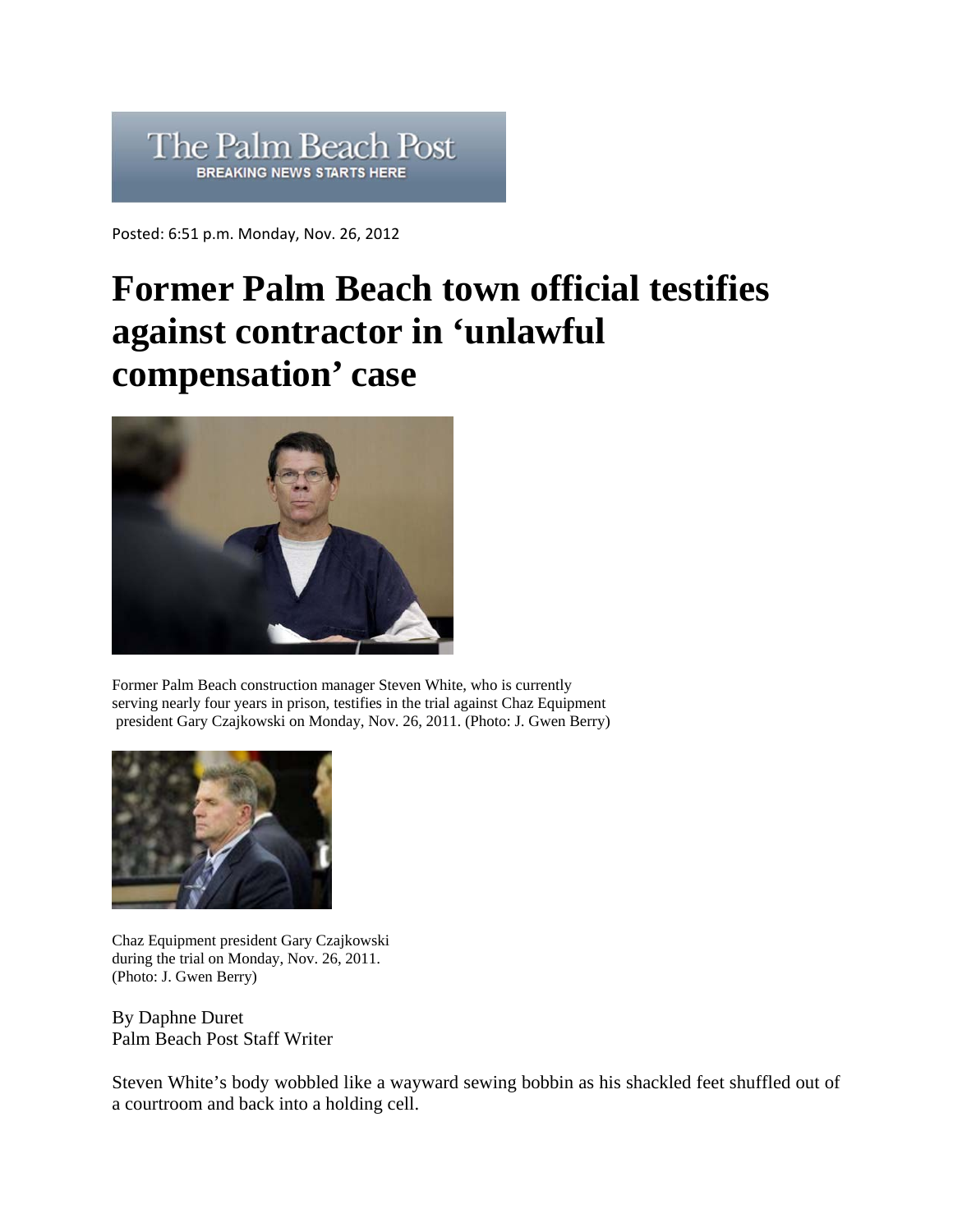White, once the Town of Palm Beach construction manager, on Monday looked at least 30 pounds lighter than he did in May, when he accepted a plea deal sending him to prison as one of several defendants in an alleged corruption scheme prosecutors call "Operation Dirty Water." White returned to court Monday as prosecutors' last witness against the chief defendant in their case, Chaz Construction president Gary Cjazkowski.

Cjazkowski, who has handled public works contracts throughout Palm Beach County for many years, is alleged by prosecutors to have plied city and county employees with gifts, luxury trips and cash in exchange for help winning contracts. His trial, however, is on a single charge of unlawful compensation or reward for official behavior, in connection with a \$25,000 loan he made to White but later forgave.

Testimony in the case began last week and is expected to end today. If the six-member jury convicts him of the second-degree felony, he faces up to 15 years in prison.

Jurors spent most of Monday hearing from White, who received the loan in April 2009 for a land deal that later fell through. Cjazkowski eventually told White he didn't have to repay the loan, which Assistant State Attorney Daniel Funk said amounted to unlawful compensation.

But Cjazkowski's attorneys, Doug Duncan and Mark Shapiro, characterized it as a loan between friends, a description with which White appeared to agree. On the witness stand, White said nothing he received from Cjazkowski influenced the work Chaz Construction received from the town and that he didn't have direct power to approve contracts.

White also told jurors that he didn't know that, in accepting the plea deal, he was pleading to a charge involving the loan from Cjazkowski. "Isn't it true that you didn't realize that was the case until I took your deposition in July?" Duncan asked White.

White said it was true, adding of the day he took the plea: "I guess I wasn't paying as close attention as I thought."

As part of the agreement, White was sentenced to 42 months in prison.

Prosecutors rested their case against Cjazkowski Monday. His defense began with a former employee and personal pilot who said he took White aboard Cjazkowski's private plane with Cjazkowski and others to scout out a deal for a dry cleaning business proposed by White's parents in Virginia.

Defense attorneys also tried — and failed — to get Circuit judge Stephen Rapp to acquit Cjazkowski of the charges without letting the jury decide, reiterating their claim that White took the gift as a friend and that Czajkowski received the town contracts because he was a good contractor in addition to being the low bidder on the projects he won.

Assistant State Attorney Daniel Funk said that based on ethics statutes, because White didn't repay the loan back within 90 days, it was considered a gift.